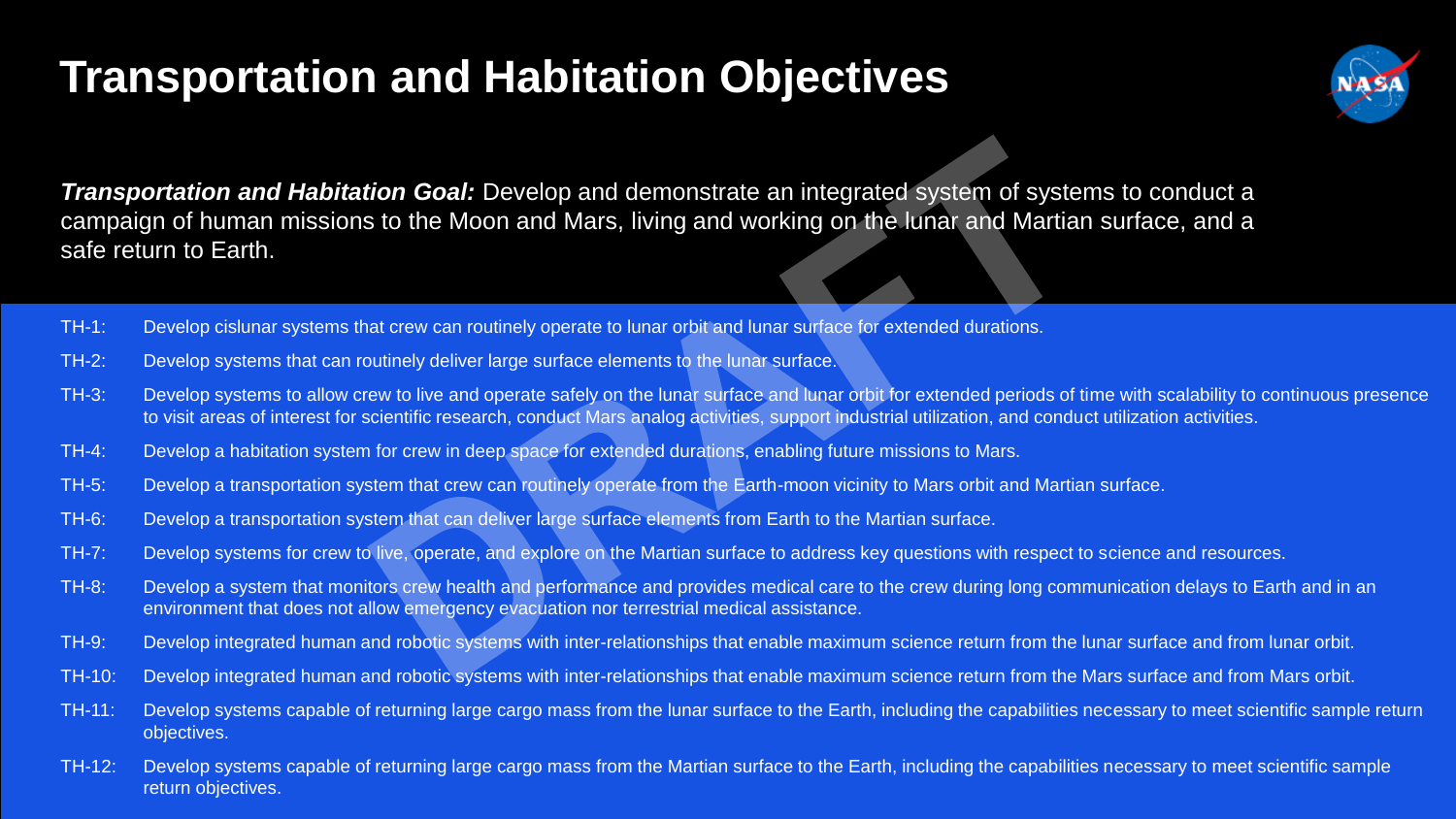## **Lunar and Martian Infrastructure Objectives**



*Lunar Infrastructure (LI) Goal:* Create Global Lunar Utilization infrastructure where U.S. industry and international partners can maintain continuous robotic and human presence on the lunar surface for a robust lunar economy without NASA as the sole user, while accomplishing Mars testing and science objectives.

- LI-1: Develop an incremental lunar power grid that is evolvable to support continuous human/robotic operation and is capable of scaling to global power utilization and industrial power levels.
- LI-2: Develop Lunar surface, orbital, & Lunar to Earth communications, position, navigation and timing architecture capable of scaling to support long term science, exploration, and industrial needs.
- LI-3: Demonstrate autonomous construction, precision landing, surface transportation, industrial scale ISRU and Advanced Manufacturing capabilities in support of future continuous human lunar presence and a robust lunar economy.
- LI-4: Demonstrate technologies supporting cislunar orbital/surface depots, construction and manufacturing maximizing the use of in-situ materials, and support systems needed for continuous human/robotic presence.

#### *Martian Infrastructure (MI) Goal:* Create essential infrastructure to support initial human Mars demonstration.

- MI-1: Develop Mars Surface Power sufficient for the initial human Mars demonstration mission.
- MI-2: Develop Mars surface, orbital, & Mars to Earth communications to support the initial human Mars demonstration mission.
- MI-3: Develop and demonstrate entry, descent, and landing (EDL) systems capable of delivering crew and large cargo to the Martian surface.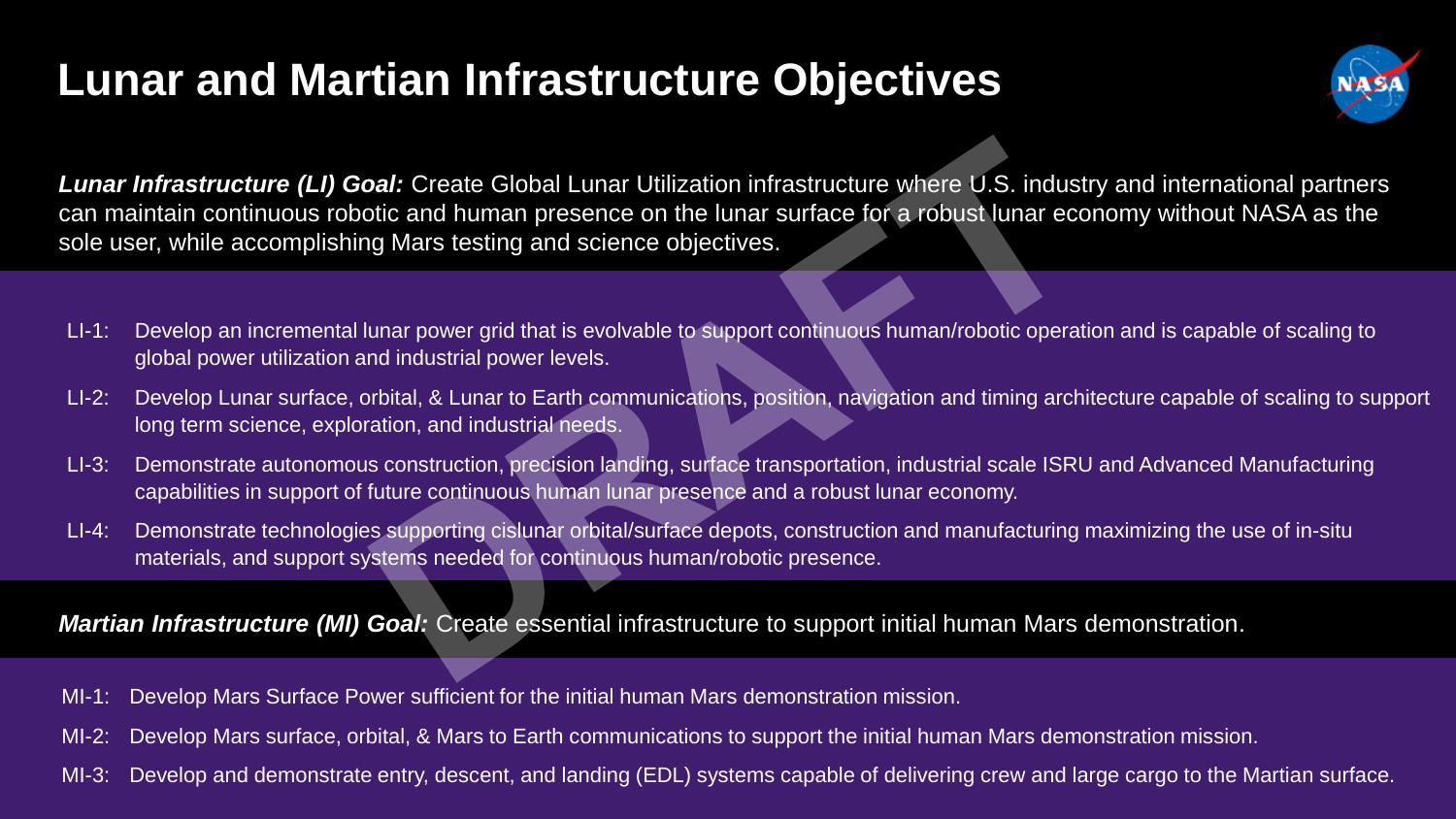### **Operations Objectives**



*Operations Goal:* Conduct human missions on the surface and around the Moon followed by missions to Mars. Using a gradual build-up approach, these missions will demonstrate technologies and operations to live and work on a planetary surface other than Earth, with a safe return to Earth at the completion of the missions.

- OP-1: Conduct human research and technology demonstrations on the surface of the Earth, low Earth orbit platforms, cislunar platforms, and on the surface of the moon, to evaluate the effects of extended mission durations on system performance, reduce risk, and shorten the timeframe for system testing and readiness prior to the first human mission to Mars.
- OP-2: Optimize operations, training and interaction between crew, the support team on Earth, orbital support and a Martian surface team considering communication delays, autonomy level, and time required for an early return to the Earth.
- OP-3: Characterize accessible lunar resources, gather scientific research data, and analyze potential reserves to satisfy science and technology objectives and enable ISRU on successive missions.
- OP-4: Establish command, control and coordination and processes that will support expanding human missions at the Moon and Mars.
- OP-5: Operate surface mobility systems using extra-vehicular activity (EVA), suits, tools and vehicles.
- OP-6: Evaluate, understand, and mitigate the impacts on crew health and performance of a long deep space orbital mission, followed by partial gravity surface operations on the Moon.
- OP-7: Validate readiness of systems and operations to support crew health and performance on the first human mission to Mars.
- OP-8: Demonstrate the capability to find, service, upgrade, or utilize instruments and equipment from robotic landers or previous human missions on the surface of the Moon and Mars.
- OP-9: Demonstrate the capability of integrated robotic systems to support and augment the work of crewmembers on the lunar surface, and in orbit around the Moon.
- OP-10: Demonstrate the capability to remotely operate robotic systems that are used to support crew members on the Lunar or Martian surface, from the Earth or from orbiting platforms.
- OP-11: Demonstrate the capability to use commodities produced from planetary surface or in-space resources to reduce the mass required to be transported from Earth.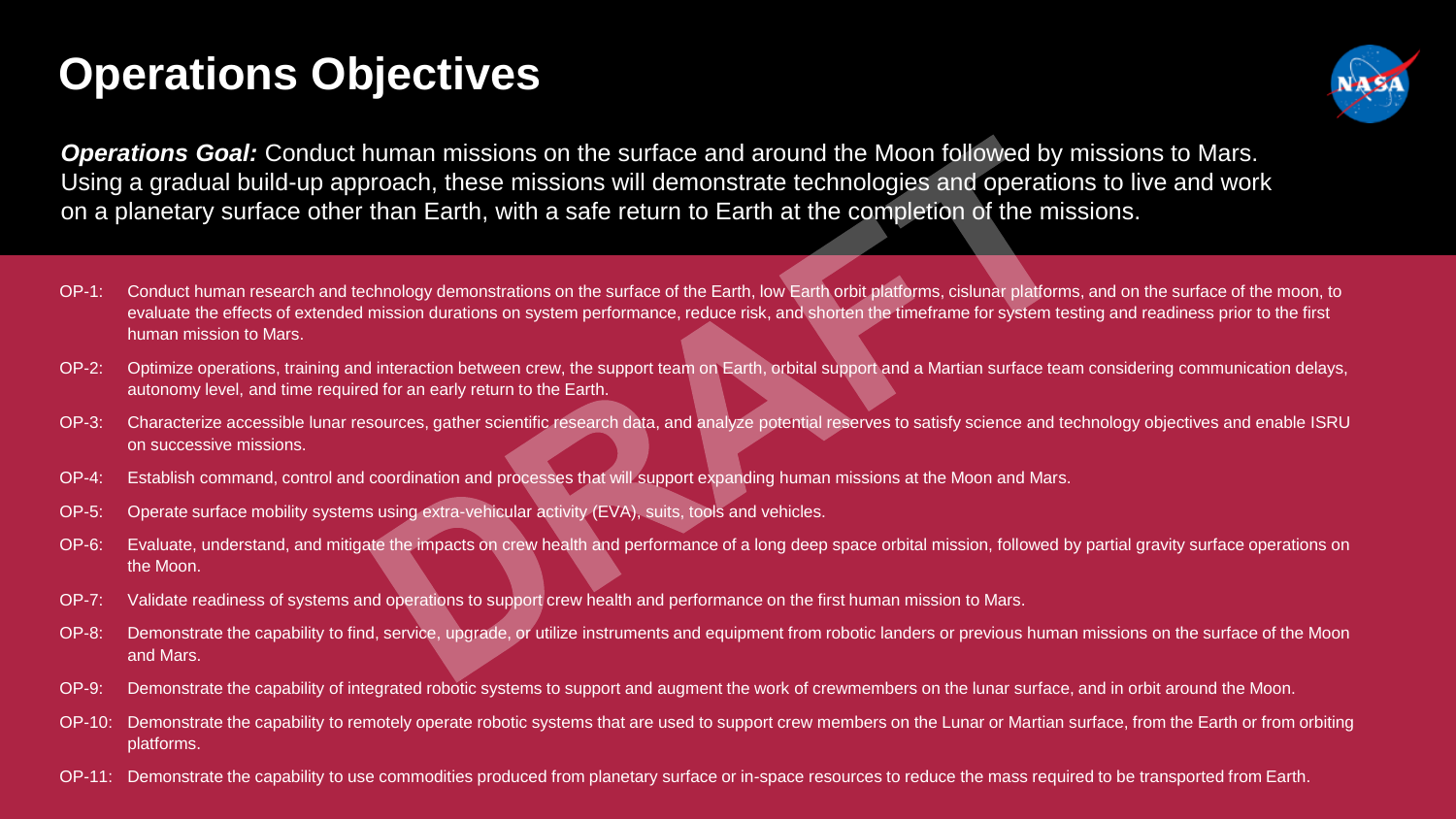# **Science Objectives (1 of 2)**



*Exploration Science (ES) Goal:* Conduct science on the Moon and in cislunar space, using integrated human and robotic methods and advanced techniques, to address high priority U.S. scientific questions about the Moon and to demonstrate methods for future science by astronauts beyond the Earth-Moon system.

- ES-1: Conduct human field geology on the surface and select high priority sample specimens for return to Earth.
- ES-2: Demonstrate advanced techniques and tools to enable Earth-based scientists to remotely guide astronaut surface activities.
- ES-3: Enable in-situ research by delivering science instruments to the lunar surface at various locations and returning high priority samples to Earth.
- ES-4: Survey sites, conduct in-situ measurements, and identify/stockpile samples for later astronaut evaluation or retrieval.
- ES-5: Demonstrate retrieval of frozen volatile deep core samples from permanently shadowed regions on the Moon.
- ES-6: Establish methods and systems to allow a large number of science instruments to conduct planetwide long-term measurements.
- ES-7: Establish a scientific laboratory at the lunar South Pole to conduct high value lunar surface science.
- ES-8: Utilize Mars Sample Return (MSR) mission results to optimize human-led science sampling campaigns on Mars, sample return to Earth and characterize landing sites.

*Lunar/Planetary Science (LPS) Goal:* Address those high priority planetary science questions which are best accomplished by on-site human explorers on the Moon and Mars, aided by robotic systems.

- LPS-1: Conduct studies of planetary processes (e.g., impact, volcanism, tectonism, regolith formation, and atmosphere dynamics) to understand the dynamics and chronology of planet evolution.
- LPS-2: Collect fundamental data to understand the origin, distribution, abundance, composition, transport, and sequestration of volatiles throughout the solar system.
- LPS-3: Conduct analyses to constrain the chronology and dynamics of early Solar System history, including planetary differentiation, early bombardment history, and the formation of the Earth-Moon system.
- LPS-4: Collect samples over a long traverse/duration in the South Pole Aitken Basin and deliver the samples to astronauts for return to Earth.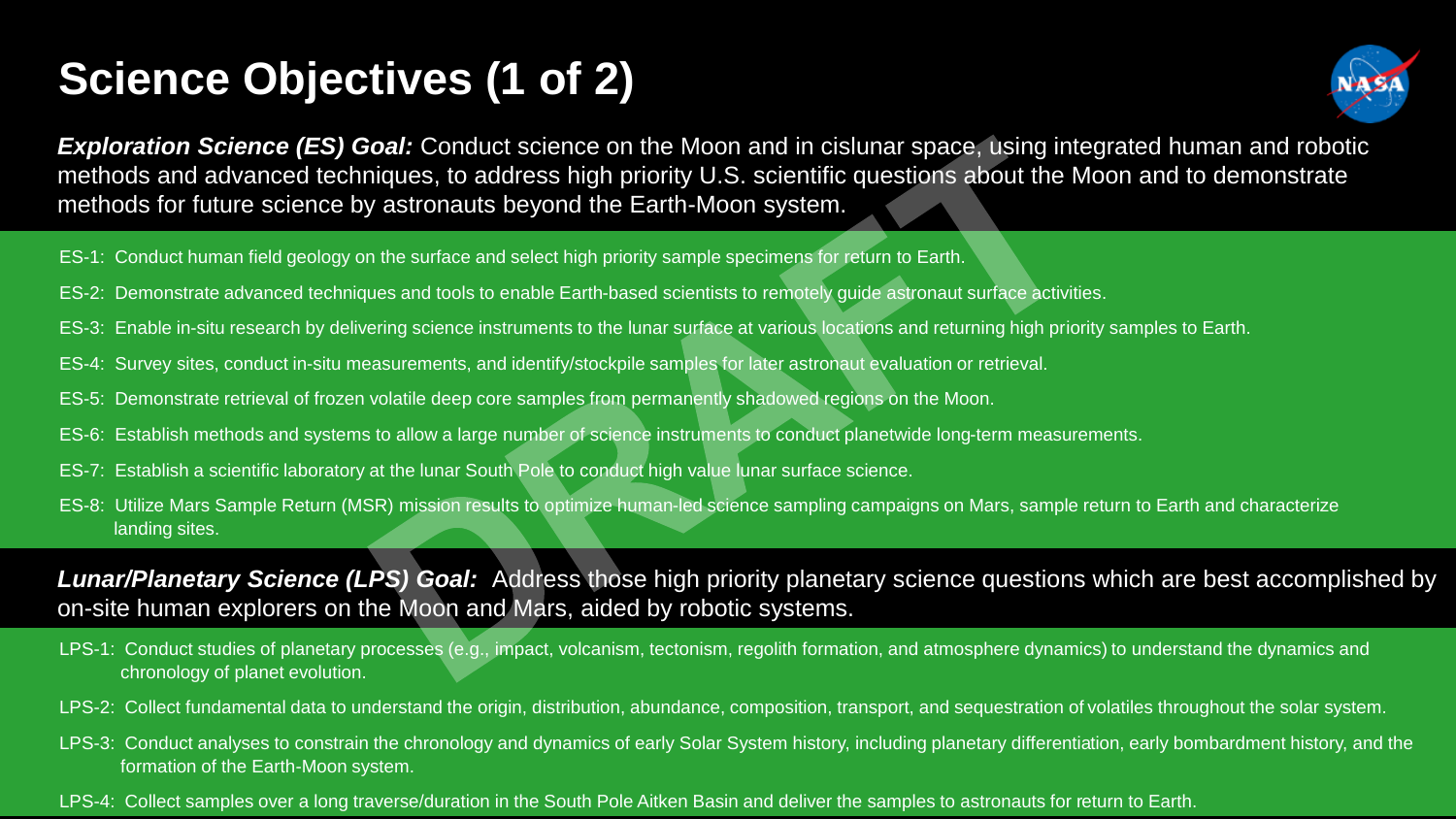# **Science Objectives (2 of 2)**



*Heliophysics Science (HS) Goal:* Address those high priority heliophysics science and space weather questions which are best accomplished using a combination of human explorers and robotic systems on the Moon and in cislunar space.

- HS-1: Understand space weather phenomena to enable improved prediction of the dynamic space environment for deep space exploration.
- HS-2: Remotely observe the Sun and Geospace and conduct in-situ measurements in the deep magnetotail and pristine solar wind, to understand the dynamics of the connected Sun-Earth system.
- HS-3: Discover and characterize fundamental plasma processes including dust-plasma interactions, using the cis-lunar environment as a laboratory.

*Biological and Physical Science (BPS) Goal:* Understand fundamental biological effects when organisms are present in fractional-gravity and deep-space environments, to gain new scientific understanding and information to guide system development.

- BPS-1: Understand the fundamental biological effects of short and long duration exposure to the lunar environment on human physiology and disease.
- BPS-2: Understand the fundamental biological effects of short and long duration exposure to the lunar environment on plants used to provide crew nutrition/behavioral health.
- BPS-3: Understand the fundamental biological effects of short and long duration exposure to the lunar environment on the survival and adaptation of microbes associated with the crew, plants, and the built environment.
- BPS-4: Understand transient or permanent physiological changes on several generations of organisms.

#### Astrophysics Science (AS) Goal: Preserve the far side of the Moon as a "radio-free zone" for future radio astronomy experiments.

AS-1: Monitor the radiofrequency environment on the lunar far side to enable future far side radioastronomy activities.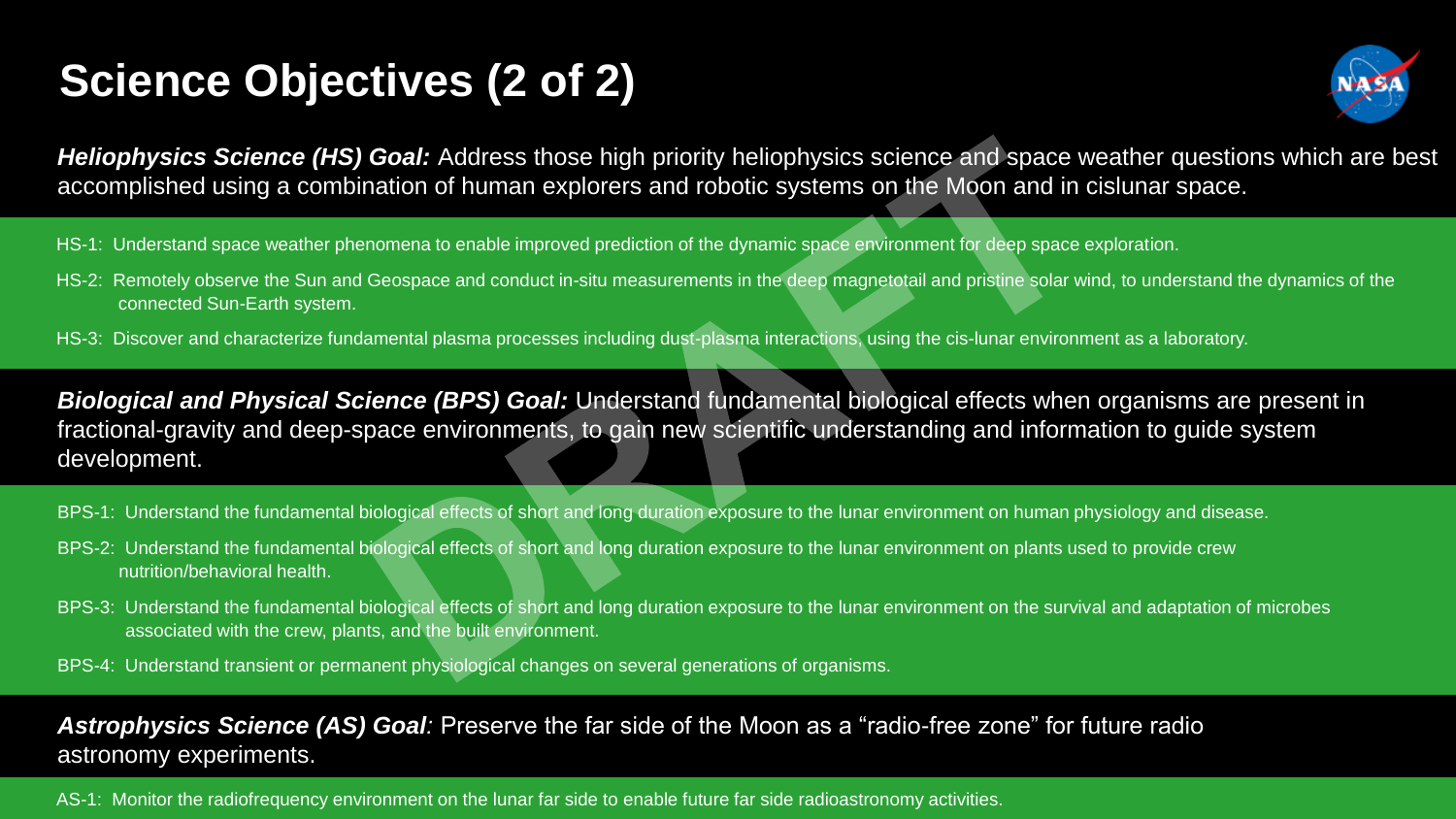# **Glossary of Terms**



*Architecture:* A set of functional capabilities, their translation into elements, their interrelations and operations. The architecture enables the implementation of various mission scenarios that achieve a set of given goals and objectives.

*Campaign:* A series of interrelated missions that together achieve agency goals and objectives.

*Continuous presence:* Steady cadence of human/robotic missions in subject orbit/surface with the desired endpoint of 365/24/7 operations.

*Demonstrate:* NASA deploys an initial capability to enable system maturation and future industry growth in alignment with architecture objectives.

**Develop:** NASA designs, builds, and deploys a system, ready to be operated by the user, to fully meet architectural objectives.

**Explore:** Excursion-based surface expeditions focused on science and technology tasks.

*Global:* Infrastructure and capabilities that support human and robotic operations and utilization across the subject planetary surface.

*Incremental:* Building compounding operational capabilities within the constraints of schedule, cost, risk, and access.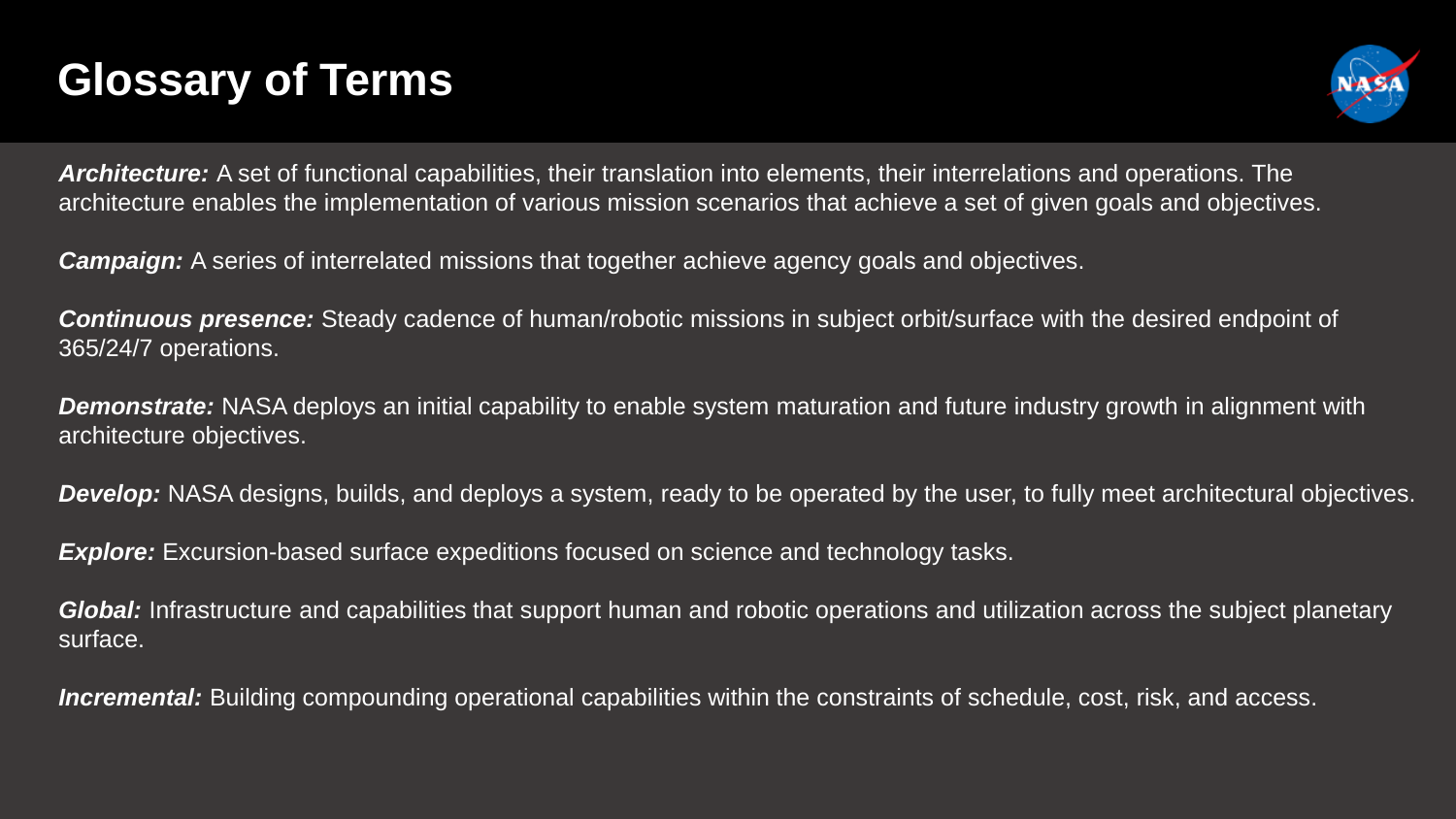# **Glossary of Terms**



Live: The ability to conduct activities beyond tasks on a schedule. Engage in hobbies, maintain contact with friends and family, and maintain healthy work-life balance.

*Mission:* A major activity required to accomplish an Agency goal or to effectively pursue a scientific, technological, or engineering opportunity directly related to an Agency goal. Mission needs are independent of any particular system or technological solution.

*Mobility:* Powered surface travel that extends the exploration range beyond what is possible for astronauts to cover on foot. Spans robotic and crewed systems, and can be accomplished on and above the surface.

*Routine:* Recurring subject operations performed as part of a regular procedure rather than for a unique reason.

*Scalability:* Initial systems designed such that minimal recurring DDT&E is needed to increase the scale of a design to meet end state requirements.

*Utilization:* Use of the platform, campaign and/or mission to conduct science, research, test and evaluation, public outreach, education, and industrialization of the subject body.

*Validate:* Confirming that a system satisfies its intended use in the intended environment (Did we build the right system?).